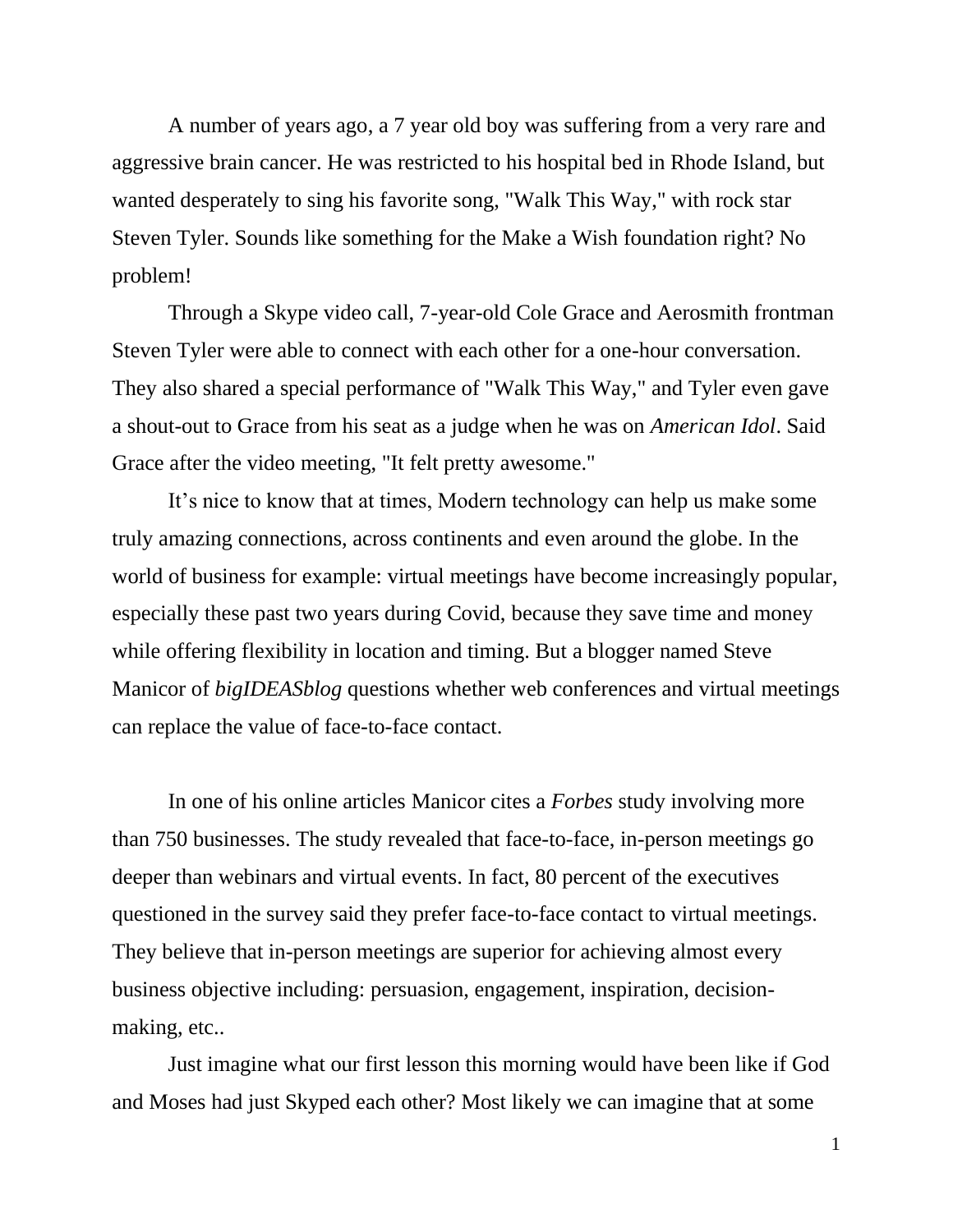point Moses would have insisted on a personal meeting. But, our text for today, however, tells us that Moses was on Mount Sinai with the Lord for 40 days and 40 nights. It was a high-level and very intense meeting, with no pastries or Starbucks; Exodus tells us that Moses neither ate bread nor drank water. He wrote the words of God' covenant the ten commandments on two tablets -- stone tablets, not on an iPad or a Samsung Galaxy tab.

Then Moses came down from Mount Sinai with the two tablets in his hands. He could have simply placed the commandments in front of the people and walked away, saying something sarcastic like, "Here you go, people. Read 'em and weep." But instead, he called to the people and spoke to them-- another face to face experience! Then he returned to speak to God, and then he spoke to the people again. Moses knew the value of face-to-face meetings, and used them for persuasion, leadership, engagement, and inspiration.

Ok, so what is the message of this passage for those of us living in a world with Skype, FaceTime, Zoom, and other virtual meetings? Perhaps it is a good reminder for us that it is time to go face to face in the church and in the world. And although we can't do a face-to-face thing with Moses today, sadly he probably isn't gonna show up like he did during the Transfiguration in our Gospel today. But in Exodus, Moses does send us a text message -- no, not a message on a smartphone, but a message we can refer to as a biblical text! And we're going to have to be content with that, because what he says to us is vital to our faith! Moses texts us, informs us, of the value and the importance of having some face-to-face time with God.

So, what does Moses say: First, he texts us the words: **Take the time to build a relationship with God***.* Notice that Moses does not try to arrange a virtual meeting with God, one that gives him flexibility in location and timing, one that's convenient. Of course, we might respond sarcastically, "Well, of course he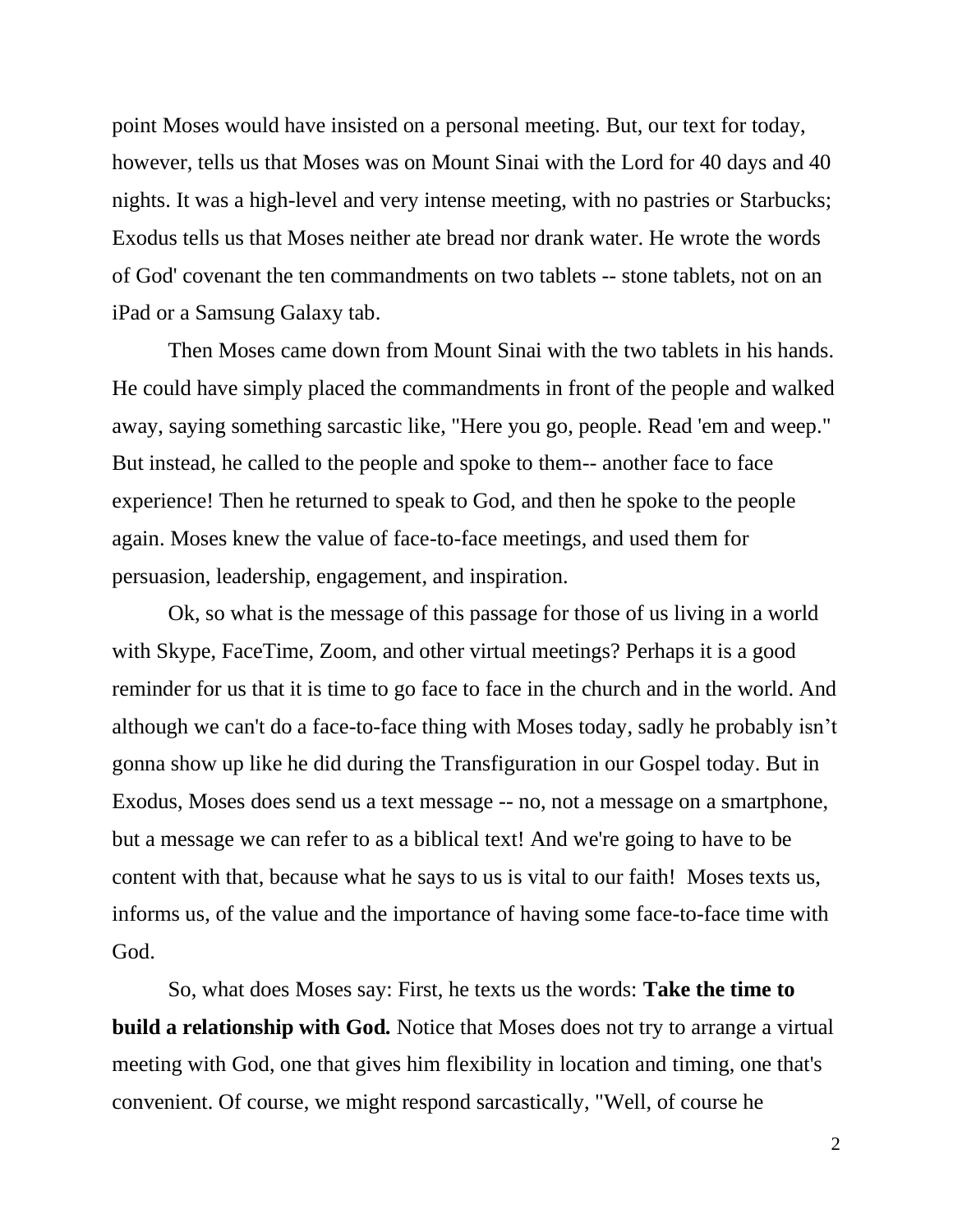couldn't. That was 4,000 years ago or something! The latest thing they had in technology back then was a camel."

Actually, Moses could've just asked God to call it in. "Hey, God, let's do the meeting and vision thing perhaps in a dream this time. Hiking to the top of Mount Sinai is no picnic, not with the knees I got. Send me a vision -- okay, and I'll get back to you."

Moses does not do that! Instead, he hobbles right up the mountain to a precise location where he could get close to God. There, he spends 40 days and 40 nights, listening to God and taking down every word that the Lord said. Notice that Moses takes the time he needs to build a relationship with God.

Today, we might do this through daily prayer, through weekly Bible study, through making a commitment to regular worship. During the season of Lent we may do this through certain spiritual disciplines like fasting or giving up something we enjoy for 40 days. All of these practices put us in personal contact with God and keep us open to the presence, the power, and the possibility of God in our lives.

Marina Abramovic is a Serbian performance artist who staged a three-month exhibition at the Museum of Modern Art in New York City a few years ago. All day, every day, she sat at a table in the museum's atrium, in what she described as a "square of light." Members of the audience were invited to join her, one at a time, at the opposite end of the table. There was no talking, no touching, and no overt communication of any kind.

Her goal was "to achieve a luminous state of being and then transmit it." She literally wanted to sit there and give off light. While she did not achieve the shining face of Moses, she made a compassionate and loving connection with many people who sat across from her in silence, and some were even moved to tears. Which begs the question, as we think about today's lesson, what kind of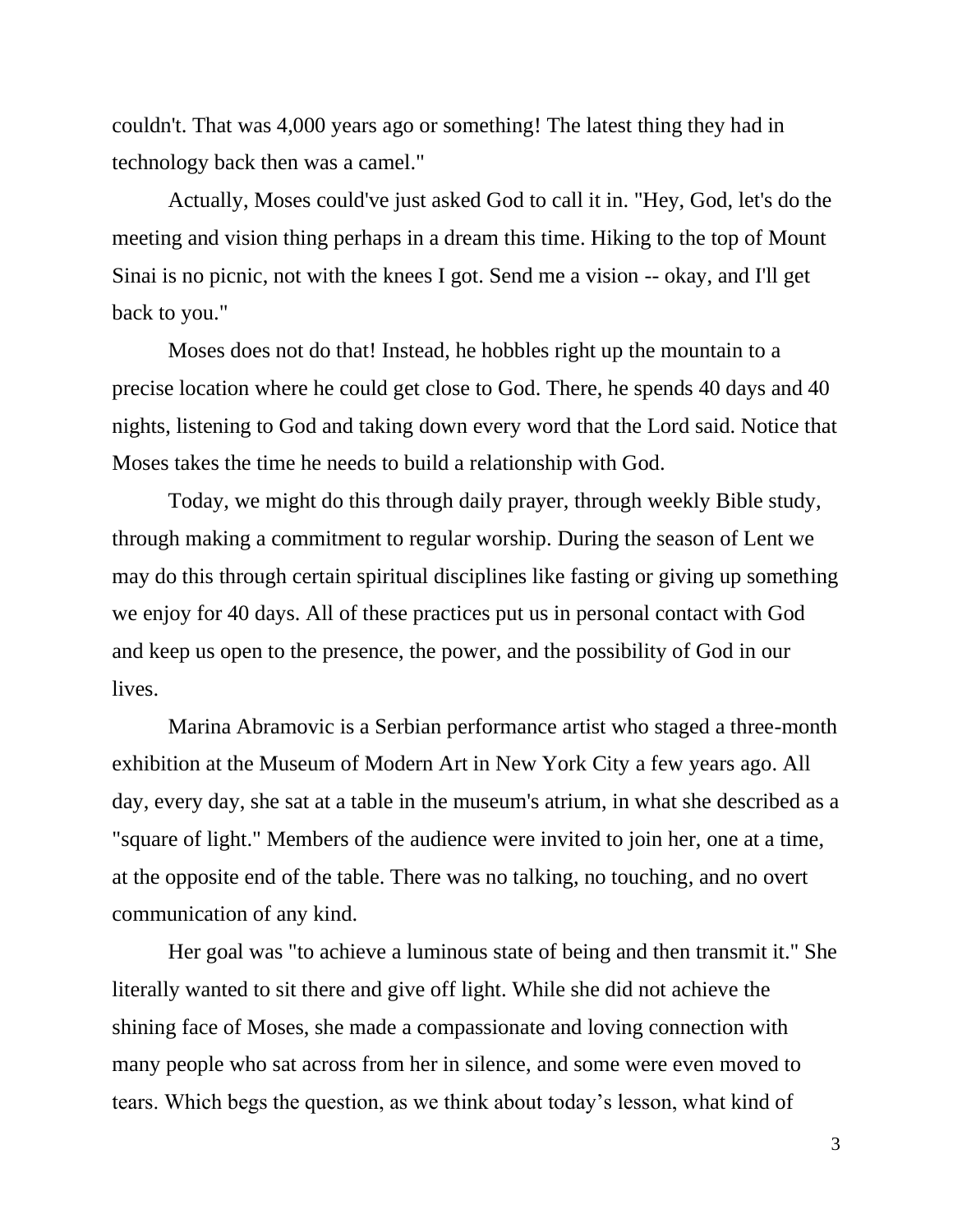relationship might we have with God, if we simply took the time to sit with him, silently, in deep prayer and meditation?

The second text message Moses sends is: **Expect your relationship with God to change you***.* Look at what happens when Moses spends time with God: Exodus says that "the skin of his face shone because he had been talking with God." Theologian Walter Brueggemann observes that "after this meeting, Moses is no ordinary person, for he has entered deeply into God's own life."

After Moses saw the fire of God's glory, he had to put on a veil because his face had become radiant. After the shepherds of Bethlehem saw the glory of the Lord, they had to search for Mary, Joseph and Jesus, and then tell others about the Messiah. After the disciples saw the glory of Jesus in the Transfiguration, they had a new appreciation for his connection to God. After the first Christians saw the glory of God in Jesus, "the glory as of a father's only son, full of grace and truth," they went out into the world to spread the good news of his grace, truth and love - even at the cost of their own lives. When we see the glory of God face to face, we are going to be changed.

Transformation happens when we enter deeply into God's own life. We become more compassionate, loving, forgiving and truthful. Our actions serve others instead of ourselves, and our decisions are driven more by what is right, than by what is profitable. At work, at home, at school and in our communities, the people around us begin to see evidence that we are trying to follow the guidance of Jesus, and to live in the light of his glory. As the classic question goes: If you were put on trial for being a Christian, would there be enough evidence to convict you?

A third text message from the mountain is this: **Reach out to everyone, even those who annoy you***.* One of the attractions of virtual meetings is that we can keep our distance from people who bug us. But Moses insists on face-to-face meetings, even with the rebellious and stiff-necked people of Israel.